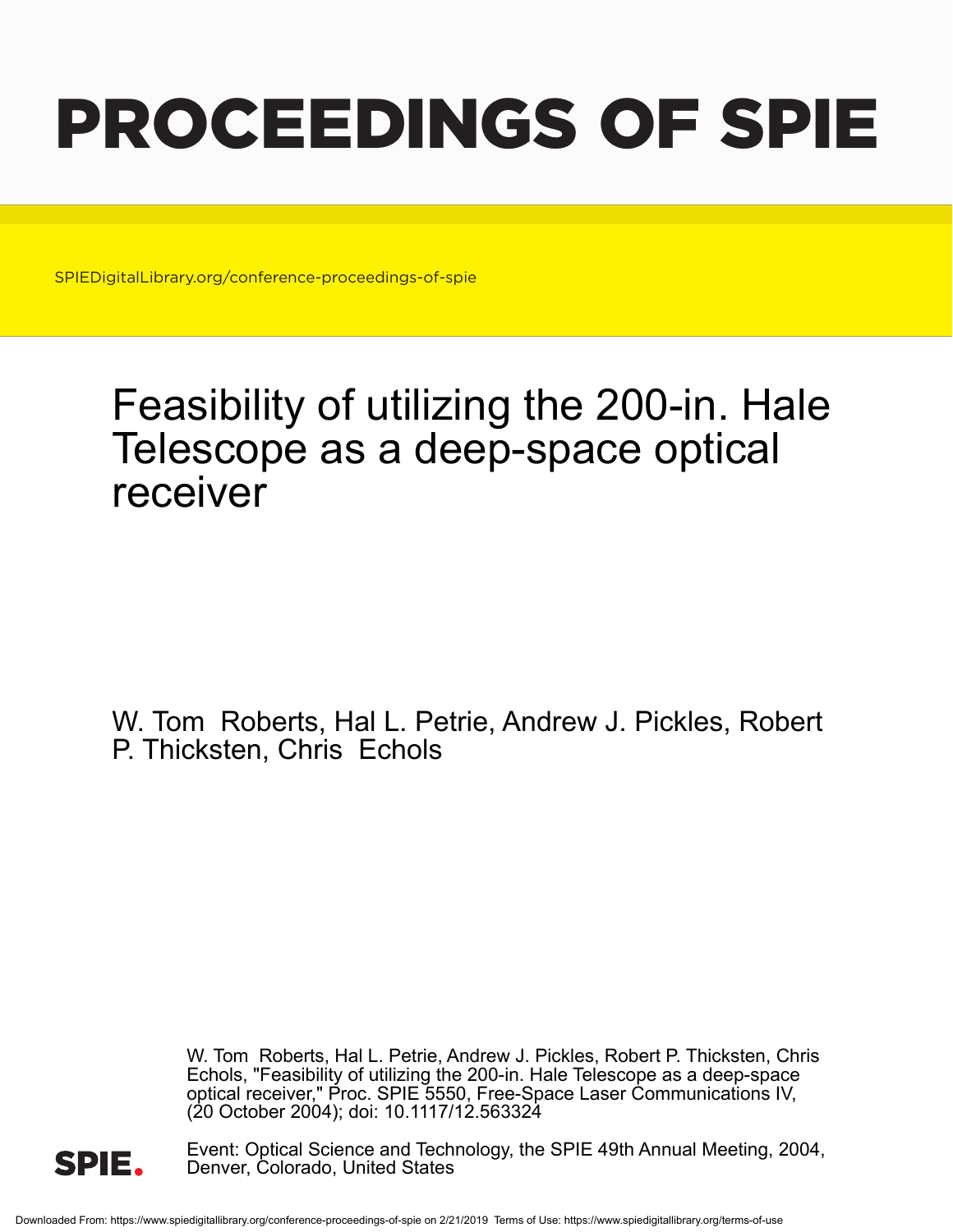### Feasibility of utilizing the 200-inch Hale telescope as a deep-space optical receiver

W. T. Roberts<sup>a</sup>, H.L. Petrie<sup>b</sup>, A.J. Pickles<sup>b</sup>, R.P. Thicksten<sup>b</sup>, C. Echols<sup>b</sup> <sup>a</sup>Jet Propulsion Laboratory, California Institute of Technology, 4800 Oak Grove Drive, Pasadena, CA 91109; <sup>b</sup>Caltech Optical Observatories, California Institute of Technology, 1201 E. California Blvd, Pasadena, CA 91125.

#### ABSTRACT

Capturing the very faint optical communications signals expected from the Mars Laser Communication Demonstration (MLCD) experiment to fly aboard the Mars Telecommunications Orbiter (MTO) in 2009 requires a sensitive receiver placed at the focus of a large collecting aperture. For the purpose of demonstrating the potential of deep-space optical communication, it makes sense to employ a large astronomical telescope as a temporary receiver. Because of its large collecting aperture, its reputation as a well-run instrument, and its relative convenience, the 200-inch Hale Telescope on Palomar Mountain is being considered as a demonstration optical 'antenna' for the experiment. However, use of the telescope in this manner presents unique challenges to be overcome, the greatest of which is pointing the telescope and maintaining the communication link to within a few degrees of the Sun. This paper presents our candidate approaches for adapting the Hale telescope to meet the demonstration requirements, modifications to the facilities and infrastructure, the derivation of requirements for baffles and filters to meet the near-Sun pointing objectives, and initial data on the potential of candidate modifications to meet the requirements.

#### 1.0 INTRODUCTION

The Mars Laser Communication Demonstration (MLCD) project is an experiment slated to fly on the Mars Telecommunication Orbiter (MTO) in 2009. The principal objectives of the project are to demonstrate the capabilities and efficacy of high-bandwidth laser communications from Mars to Earth in support of future deep space exploration and discovery missions $1,2$ .

In order to concentrate resources on development of the challenging flight terminal, the project is considering the use of existing ground-based telescopes for collecting the extremely faint signal from the spacecraft's 5-Watt laser transmit terminal. With only a few photons per square meter incident at the ground from the greatest distances, large, efficient collecting apertures are required to achieve the megabit-per-second (Mbps) requirements. Maximizing the available communication time requires the placement of the receive terminal at a site with good weather statistics, and minimization of atmospheric transmission loss and atmospheric scatter drive the selection of relatively high-altitude sites. Finally, the amount of collected background noise is dependent on the field of view the data detector must cover, which drives the selection of a ground terminal receiver site to a location with good atmospheric seeing. These criteria all support the model of using astronomical telescopes as interim ground-based receivers.

One of the main concerns of deep-space communication links is the outage period occurring when the solar-system geometry requires that one or both of the receive terminals must point near the Sun. In some cases, the Sun may actually physically interrupt the line-of-sight between the terminals, though more generally there is some angular zone around the Sun within which the terminal cannot point or effectively communicate. The orbital geometry then dictates the frequency of such outages, and the angular exclusion zone determines their duration. As an example, for the 2011 Mars-Sun conjunction, exclusion angles (Figure 1) of 30 degrees, 10 degrees, 5 degrees and 3 degrees result in outage periods of 256 days, 89 days, 44 days and 27 days respectively.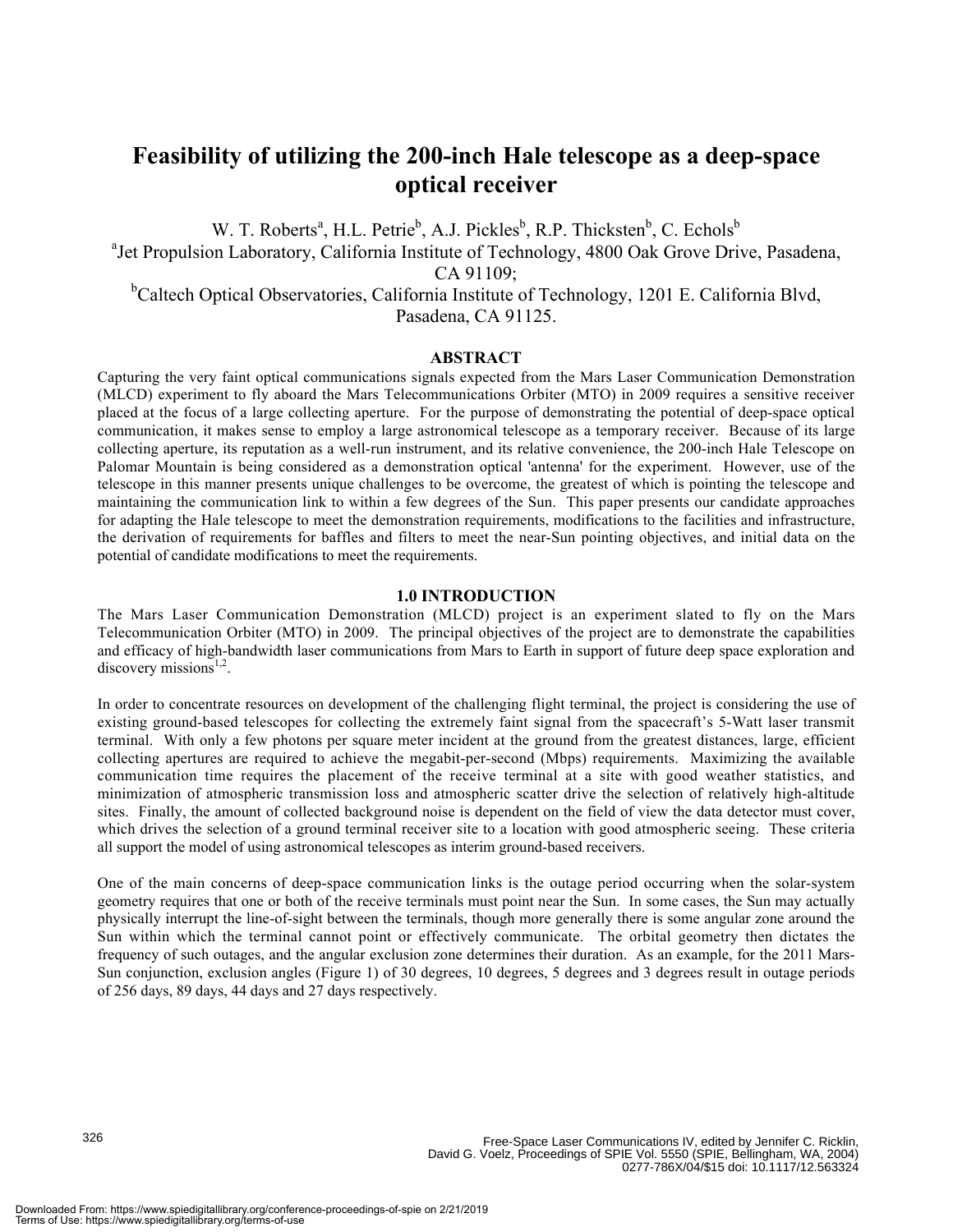

Figure 1 Sun-Earth-Probe (SEP) angle for Mars 2010-2011 solar conjunction.

To be a useful high-bandwidth communication link, it is very desirable to limit the solar exclusion time to about one month, resulting in an exclusion angle of about 3 degrees. This goal comprises the most stressing technical requirement for accomplishing the receiver task using astronomical telescopes.

#### 2.0 DAYTIME USE OF TELESCOPES

The problems associated with the daytime use of telescopes , especially while pointing close to the Sun, can be divided into three categories based on the severity of the issue. The most benign of these issues are those that degrade or inhibit performance of the laser communication demonstration, and can generally be handled totally internally to the project. Background radiance of the sky and planet, scattered light at the focal plane, seeing from any removable objects in the optical system, signal polarization and transmission effects all fall under this category.

Of somewhat more concern are those effects that will have a short-term impact on the use and performance of the telescope. Items in this category include seeing effects resulting from localized heating of the dome, telescope and structure, and temporary recoverable optical degradation resulting from figure changes to optical surfaces and misalignment of surfaces due to differential heating of the telescope structure. Such affects will hinder not only the MLCD operations, but also any immediate subsequent observers; thus, it is a matter of concern to all telescope parties, and should be addressed cooperatively by the MLCD project and Caltech Optical Observatories. Since this category is comprised only of relatively short-term thermal effects, the simplest approach to addressing these effects is to allow extra time (typically 1-2 additional days) for the telescope and structures to cool and come to thermal equilibrium. This is somewhat objectionable from an efficiency standpoint, since it is wasting valuable time on one of the world's great astronomical telescopes. More palatable is the concept of scheduling less resolution-oriented experiments and events immediately after MLCD observational periods. Examples of this are certain types of spectroscopy measurements, engineering experiments, and maintenance down-time. Finally, more aggressive alterations to the telescope and its facilities might be undertaken to alleviate this category of problems. Such alterations include improved and/or increased air handling and ventilation for exchange of warm dome air with cooler external air, increased air conditioning for active

 $\overline{a}$ 

 The use of the word telescope will imply astronomical telescope throughout this paper. Solar telescopes have been considered for this task, but because of the severe aperture limitation of existing solar telescopes, cannot meet MLCD data rate requirements.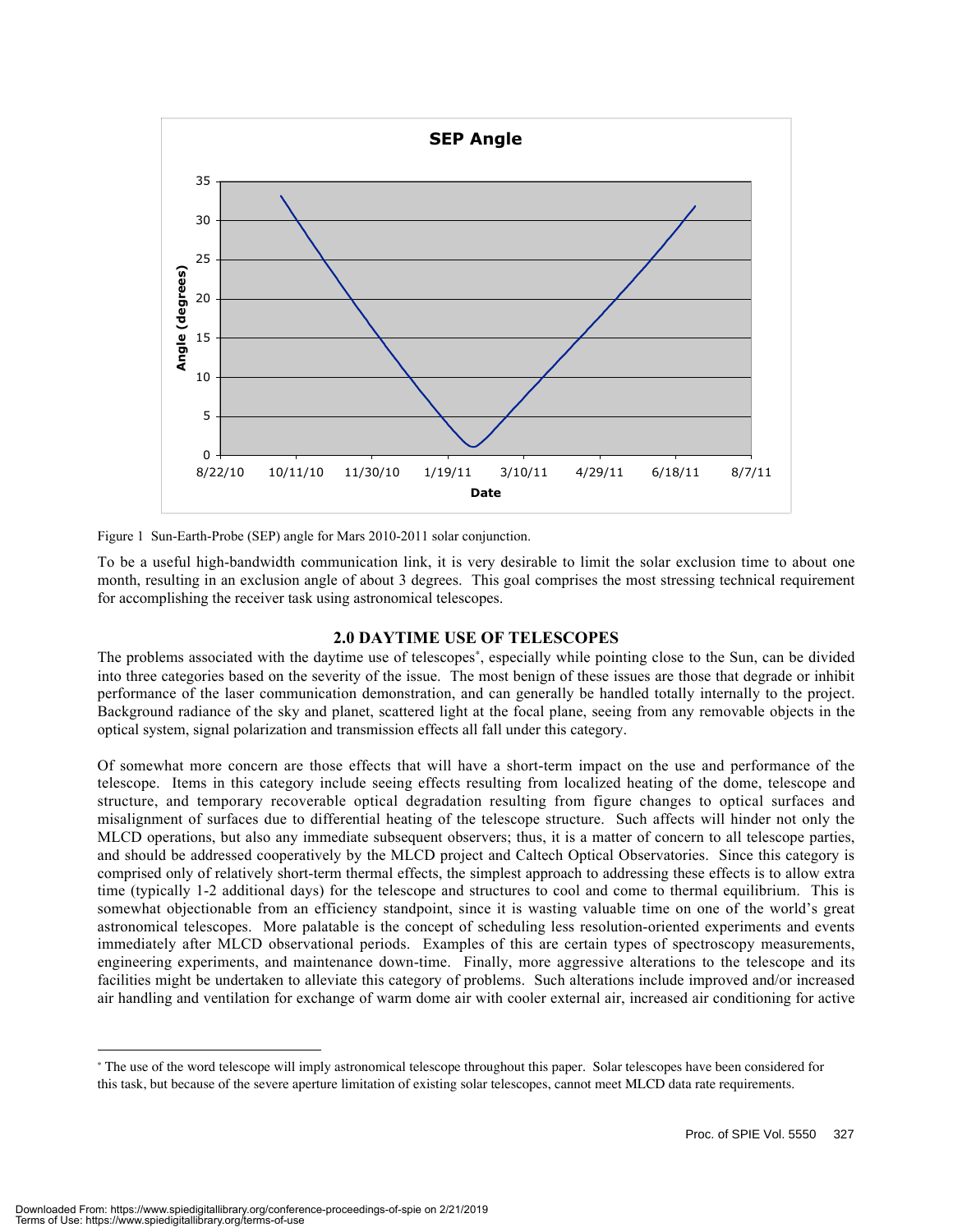cooling of the inside of the dome, and active support for the primary mirror to counteract any thermal distortions resulting from long-term daytime operations.

By far the most important of the three categories of effects is the final category, defined as those effects which threaten the long-term quality of the instrument, or safety of the instrument, facilities and personnel. This category includes the potential of significant differential heating of the primary mirror to exacerbate the propagation of existing minor mirror cracks, and all of the various undesirable scenarios which might result from the focused primary-mirror-generated image of the Sun. The irradiance of this focused image is, to first order, given by the camera equation

$$
E = \frac{\pi L}{4 F^2}
$$

in which L is the solar radiance, and F is the focal ratio of the primary mirror. This results in irradiance values at focus of up to 100 W/cm<sup>2</sup>, or about 1000 times the full solar intensity at the surface of the earth. Such intensities have the potential for causing permanent thermal damage to the structure, harming personnel who may be near the focused image, or starting a fire within the dome. The significance of the impact of such failures drives the initial approach to solving the problems associated with the use of the telescope, and acts as a mandatory hurdle which must be overcome to proceed to design. If these problems cannot effectively and reliably be addressed, there is no need continuing with the concept.

#### 3.0 SOLUTION APPROACH

#### 3.1 Dome Slit Shield

Though dome heating is not a serious concern for protecting the health of the telescope and facilities, it is nevertheless of great importance in trying to make efficient use of telescope time, or even expand the number of hours the telescope might be used. Several options have been considered for minimizing the seeing effects resulting from increased heat loading inside the telescope dome. An obvious course of action is to paint surfaces with a white paint that is highly reflective in the visible, but with high emissivity in the thermal infrared (8-12 micron wavelengths). There are significant concerns that this can work too well on the upper surfaces of the dome and telescope structures, such that surfaces cool below the dewpoint at night, allowing water to condense out and drip onto the primary mirror. It has also been suggested that liberal use of insulation can prevent heat buildup in structures that might later contribute significantly to dome seeing. Examples of this might be construction of removable multilayer insulation (MLI) or packing foam shields for the upper telescope structures, and packing foam disks that could be distributed across the dome floor during daytime operations. Although these devices would reflect most of the energy away from thermally massive structures, the limited dome slit opening would still retain most of the heat in the dome, resulting in a thermal boundary between the dome air and external air. As a result, it is expected that there would still be significant seeing degradation.

It is preferred to limit the energy admitted to the dome as much as possible. The first line of defense should thus be at the dome slit; it should be necessary only to have a circular opening slightly larger than the 5-meter entrance pupil of the telescope, and seal off the rest of the dome from incoming solar radiation. The daily solar power flux is dependent on the dome opening, the season, and the SEP angle. To estimate the savings in dome heat which must eventually be expelled, four dates during the hypothetical baseline mission in the 2010-2011 operational time period were evaluated. For each of these dates, the total amount of flux through the fully-open dome slit and through a 6-meter diameter aperture were calculated at 1-hour intervals. In each calculation, it was assumed that the telescope was pointed directly at the spacecraft, and the dome slit was centered to the telescope azimuth.

The relative amounts of power throughout a daytime pass are shown for these representative dates in Figure 2. In general, the total integrated power is reduced by almost an order of magnitude by implementing the dome shield. The curves for 15 June, 2010 assumes an SEP angle of 72 degrees, and has the spacecraft in cruise to Mars, rising above 20 degrees of elevation around noon. In this case, the dome is opened to the northeast at approximately noon, allowing a significant influx of light from the high Sun. As the Sun rapidly descends toward the west, the flux into the dome rapidly falls off. Because of the projected angle of the 6-meter aperture case, the amount of energy entering the dome daily through this aperture is only about 5% of the amount that would enter without the dome shield. During passes with lower SEP angles, integrated fluxes are reduced to about 11-13% of those nominally incident. Peak fluxes are observed for the pass of 15 Feb, 2011, when Mars is only 2.3 degrees from the Sun. During this pass the 6-meter aperture is held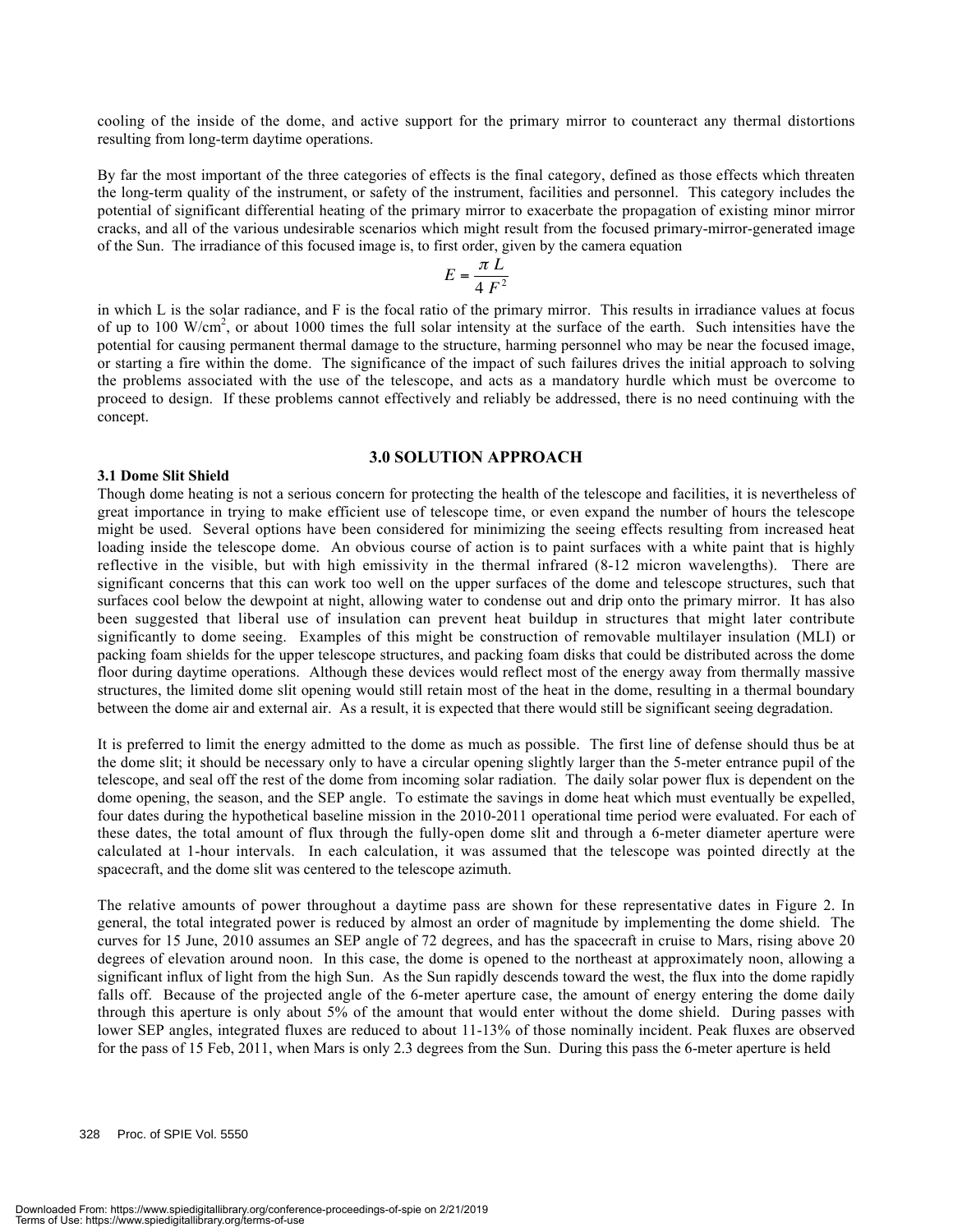

Figure 2. Solar flux into the fully open dome slit (solid lines) and through a 6-meter aperture (broken lines) for various mission days.

practically normal to the Sun throughout the pass, resulting in a constant power during the pass. The uneven curves associated with 15 September, 2011 are the result of the relatively large 54-degree SEP angle. During local morning and evening, the dome slit is aligned with the ecliptic, so sunlight directly enters the dome. Around 9:00 AM Mars has transitioned to the western sky, while the Sun is still in the east, resulting in a minimum in the flux curve. As the Sun comes around to the western sky, the flux in the dome gradually increases until the dome slit is once again aligned with the ecliptic.

The basic structure for some of the dome shield already exists in the form of the Hale Telescope's wind screen, a canvas screen that is drawn up from the bottom of the slit to limit wind in the dome. The screen is suspended from bars that run the width of the slit, and run in a track along the inside of the dome slit from below the telescope to an elevation angle of 70 degrees. To complete a dome shield, it would be necessary to install two additional sets of track alongside the existing track. One set of tracks would extend from the top of the dome slit down to the bottom for a similar canvas screen which unfurls from the top. The other additional track would also extend from the top of the telescope to the bottom, and would contain a solid-frame shield with the required cut-out aperture. A reflective outer surface should be applied to the canvas screens to avoid heat absorption for possible transfer to the inside of the dome.

Because of the high payoff and relative simplicity of the dome slit shield, and because, once installed, it can be rolled into place or stowed during astronomical use of the telescope, this is one of the most attractive heat-mitigation techniques. It appears that this is a feasible option, and there appear to be no drawbacks to its implementation. It has therefore been adopted as a baseline approach.

#### 3.2 Baffles

The approach proceeds by addressing the third category of problems listed above, all of which are the result of direct solar illumination of the primary mirror. The most effective and generally the least expensive way to eliminate this is through baffling. The first level of baffling is that provided by the telescope dome. By opening the dome slit only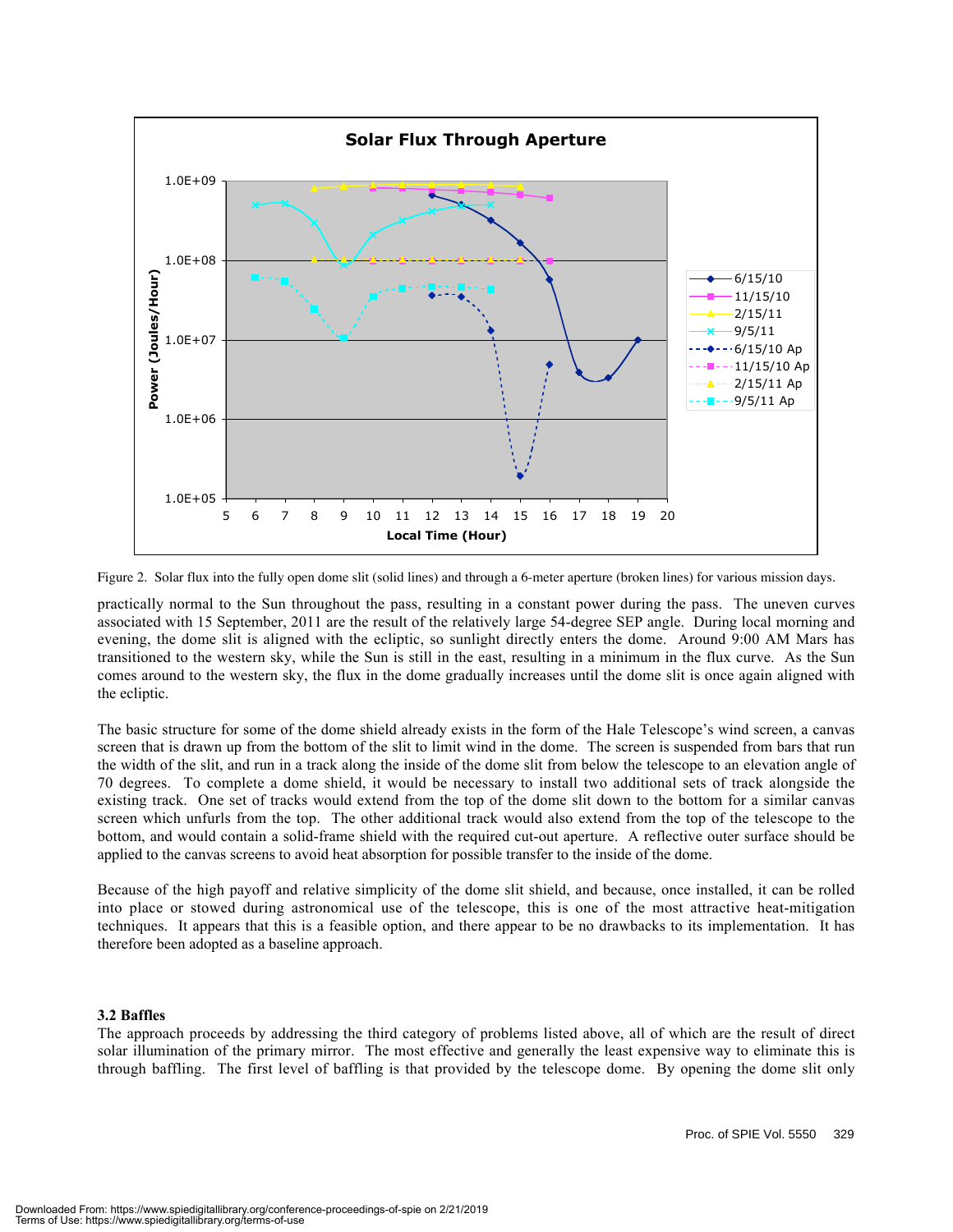partially such that the width of the opening is only slightly larger than the diameter of the entrance pupil, it should be possible to point the telescope to within 12 degrees of the Sun without directly illuminating the primary mirror, as shown in Figure 3. At 3 degrees, over 50% of the primary mirror would be illuminated (after accounting for the shadow of the secondary and spider obscuration), forcing the installation of additional baffling.





To get to 3 degrees, an aspect ratio (baffle length to wall separation ratio) of roughly 20:1 is required. A mock test baffle was constructed for testing at 3 degrees by painting a large honeycomb baffle with Cat-a-lac black. The honeycomb cells were 1 inch wide and 20 inches long, to meet the aspect ratio requirements. Initial testing of the baffle demonstrated that while this design would be sufficient to completely prevent any direct sunlight from illuminating the primary mirror, it would introduce far too much scattered light for near-Sun operations. Figure 4 shows an outdoor demonstration of the baffle mock-up, where the baffle is held such that its axis is pointed 3 degrees from the Sun, and the photograph is taken along the baffle optical axis. In the photo, the Sun is obscured by the edge of the building. This photograph demonstrates that the baffle-induced irradiance at the focal plane dominates the sky background. Clearly, a more careful, systematic development of a baffle would be required to allow operation of the baffle system at low angles. Tapered baffles and inverted-T baffles were considered, but the problems associated with fabricating and maintaining alignment, and increasing obscuration made this approach less and less attractive.



Figure 4. Honeycomb baffle reflecting sunlight at 3 degrees. Scatter from baffle is brighter than atmospheric scatter.

330 Proc. of SPIE Vol. 5550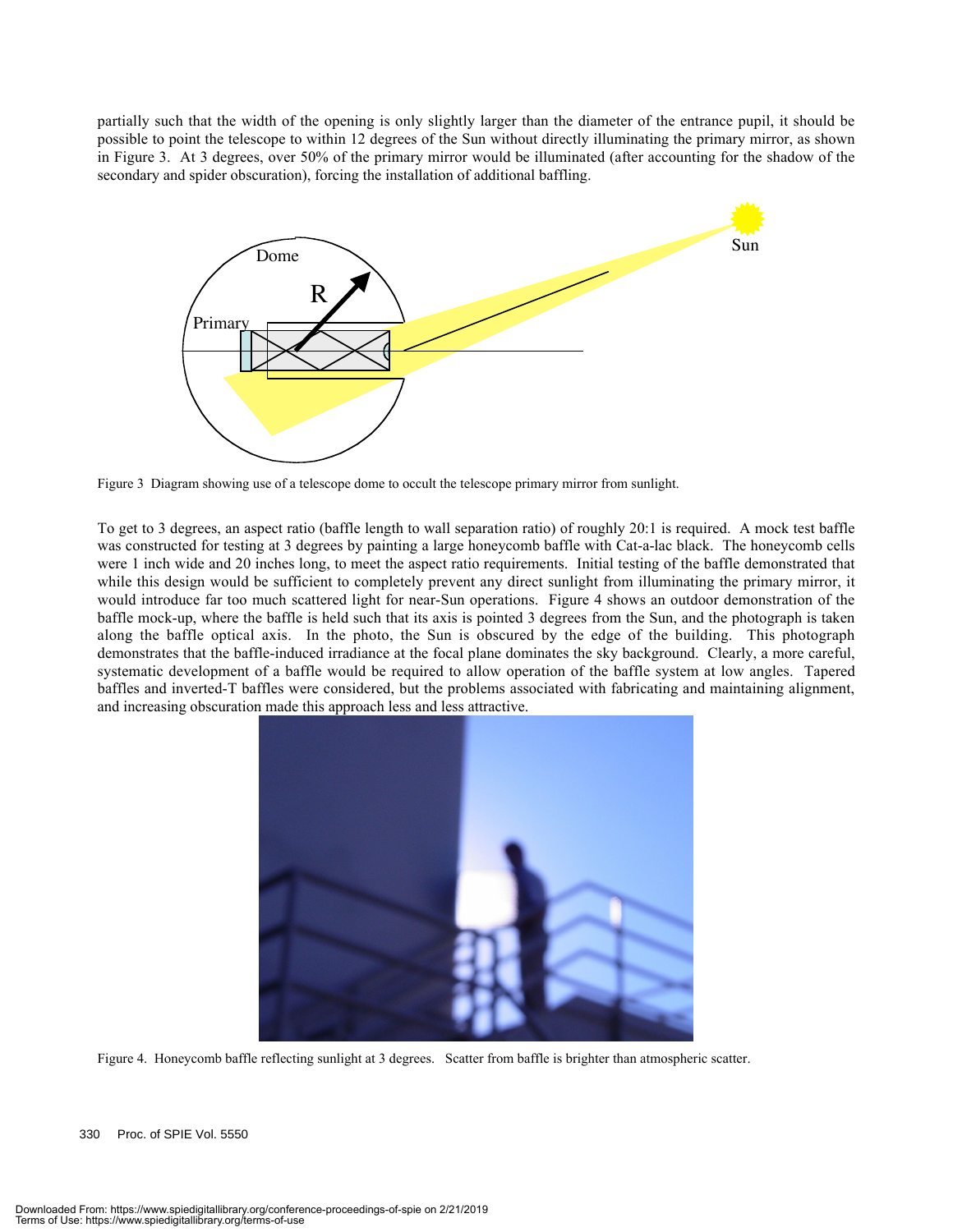A second problem with the baffle is that in absorbing the full amount of incident sunlight, the baffle surfaces must necessarily warm. Tests of similar baffles exposed to sunlight demonstrated a warming to over 30 degrees C above ambient temperature in breezy conditions. The dominant mechanism for shedding the heat, at least in simple designs, is through convection to the local atmosphere. This was predicted to worsen the seeing considerably, again forcing the collection of too much background to maintain communications.

#### 3.3 Filters

The second approach to limiting the off-axis sunlight incident on the primary mirror is the introduction of a spectral filter in the field of view of the telescope. Such a filter must be designed to efficiently transmit the communication laser wavelength, while rejecting the majority of the remainder of the solar spectrum. To avoid induced-seeing problems already encountered during the baffle development, it is preferable that the filter be designed to reflect the out-of-band solar radiation, rather than absorb it. Using multi-layer interference coatings this is possible, at least on smaller filter segments. The challenge will be to make, support and align such a filter large enough to protect the entire 5-meter aperture of the telescope, without interfering with the received signal.

A second concern of a filter is the introduction of another scattering surface in the telescope field of view. Because the filter will be directly exposed to full sunlight, it has the potential for generating a large amount of forward scatter into the detector field of view. This scatter would occur across the entire solar spectrum, but most importantly in the pass-band of the filter. To maintain high-rate operation at near-conjunction times, a scattering budget of approximately  $0.03 \text{ sr}^{-1}$  has been levied for scatter from the solar filter. This budget includes scatter from surface roughness, internal substrate scattering and environmental contamination. Though optical surfaces much better than this are standard, obtaining this quality and maintaining cleanliness over a large surface is considered challenging.

#### 4.0 FILTER REQUIREMENTS

Most of the filter requirements for protection from dome-heating and seeing effects are easily derived from first-order analysis of dome flux, similar to the calculations performed above. However, it was deemed that a much more detailed thermal model was required to investigate the thermal effects on the Hale Telescope primary mirror. In part, this was to estimate the temperature rise expected from low level, long-duration exposure to filtered sunlight to estimate the primary mirror aberration and residual seeing effects that might result over the next few hours. More important, however, was the need to assess the internal stresses that might result in the primary mirror, and evaluate the potential of these stresses to extend or deepen the existing cracks in the primary mirror.

#### 4.1 Primary Mirror Modeling

A solid CAD model of the P200 primary mirror was constructed in SolidWorks. The waffle pattern of the mirror's glass was imported from AutoCAD and extruded up to a 5 inch thick curved mirror surface with a radius of curvature of 1332 inches. This resulted in a very realistic solid model of the mirror, shown below in Figure 5. An area of 6544.2 square inches  $(4.2 \text{ m}^2)$ , representing the occultation of the Sun upon the mirror, was constructed inside an arc on one side of the mirror, as shown in the Figure.



Figure 5 Solid model of Hale Telescope primary mirror. Arc on left delineates sunlit area.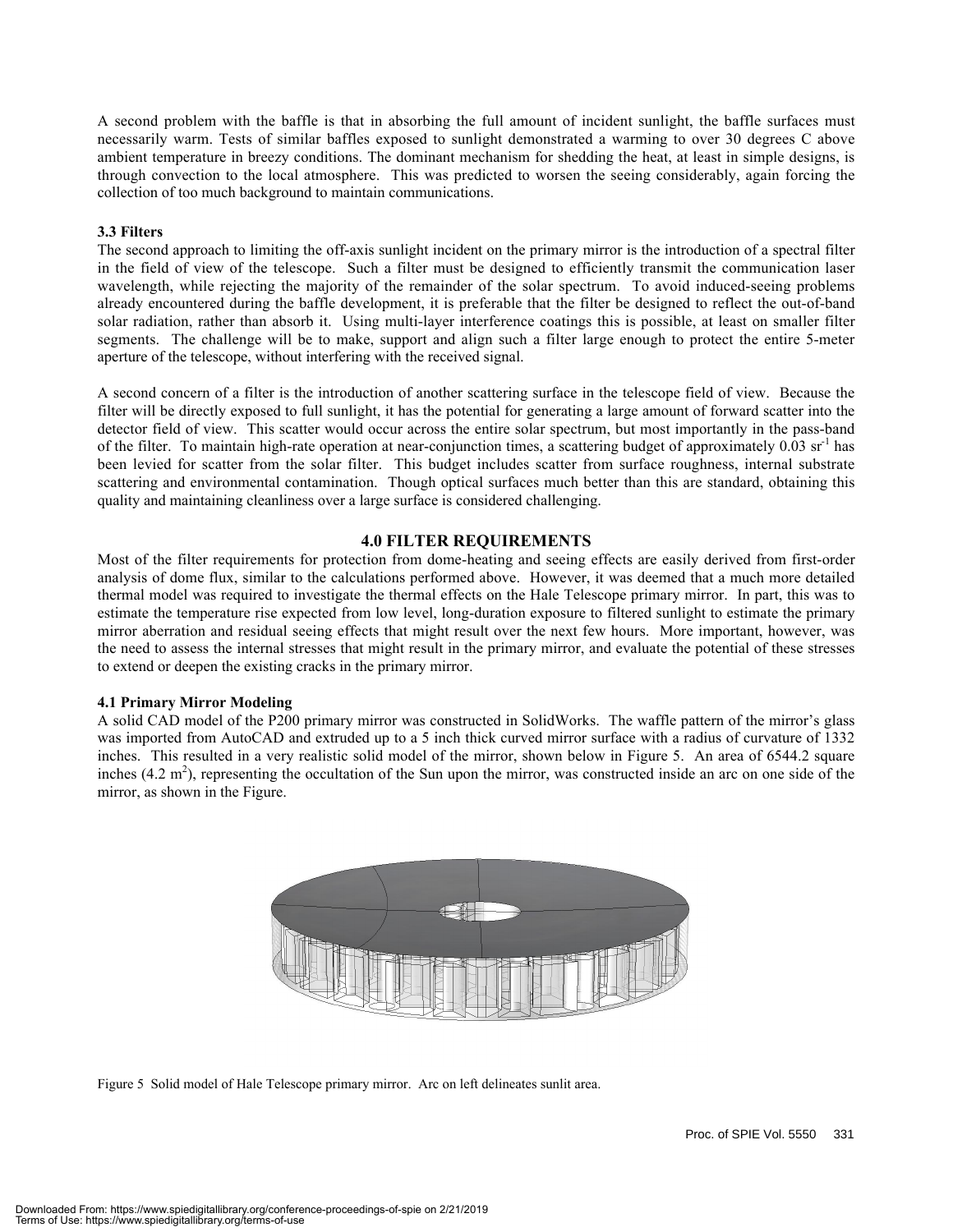Using COSMOSWorks, a solid mesh was constructed utilizing 96771 total nodes and 50608 total elements. The global element size was set at 4 inches, with a tolerance of .2 inches. A thermal analysis was performed, in which a convection boundary condition of 2 W/m<sup>2</sup> to a 283K atmosphere was applied to the mirror surface. A heat flux of 5.4 W/m<sup>2</sup> was applied to the Sun exposure area, based on 1353 W/m<sup>2</sup> incident solar power, 5 % transmission through the solar filter, and 8% absorption in the aluminum coating of the primary. This input was assumed to exist continuously for the duration of an 8-hour pass. The results of the thermal run are shown in Figure 6. The maximum temperature rise is predicted to be 0.59°C.



Figure 6 Temperature plot showing temperature distribution after 8 hours of 5.4 W/m<sup>2</sup> input to the heated area on left.

Following the thermal analysis, a stress analysis was performed based on the thermal results. The maximum resultant displacement, mostly at the edge of the mirror, was predicted to be about 2 mm. This results in internal stress levels up to 76 kPa (11 PSI), as shown in Figure 7 below. This level is well below the 100 PSI limit placed to avoid exacerbating the mirror cracks from the original mirror annealing in the late 1930's.



Figure 7. Thermally induced stresses in the Hale Telescope primary mirror after 8 hours of exposure to a 5.4 W/m2 input on the left. Maximum stress is 76 kPa.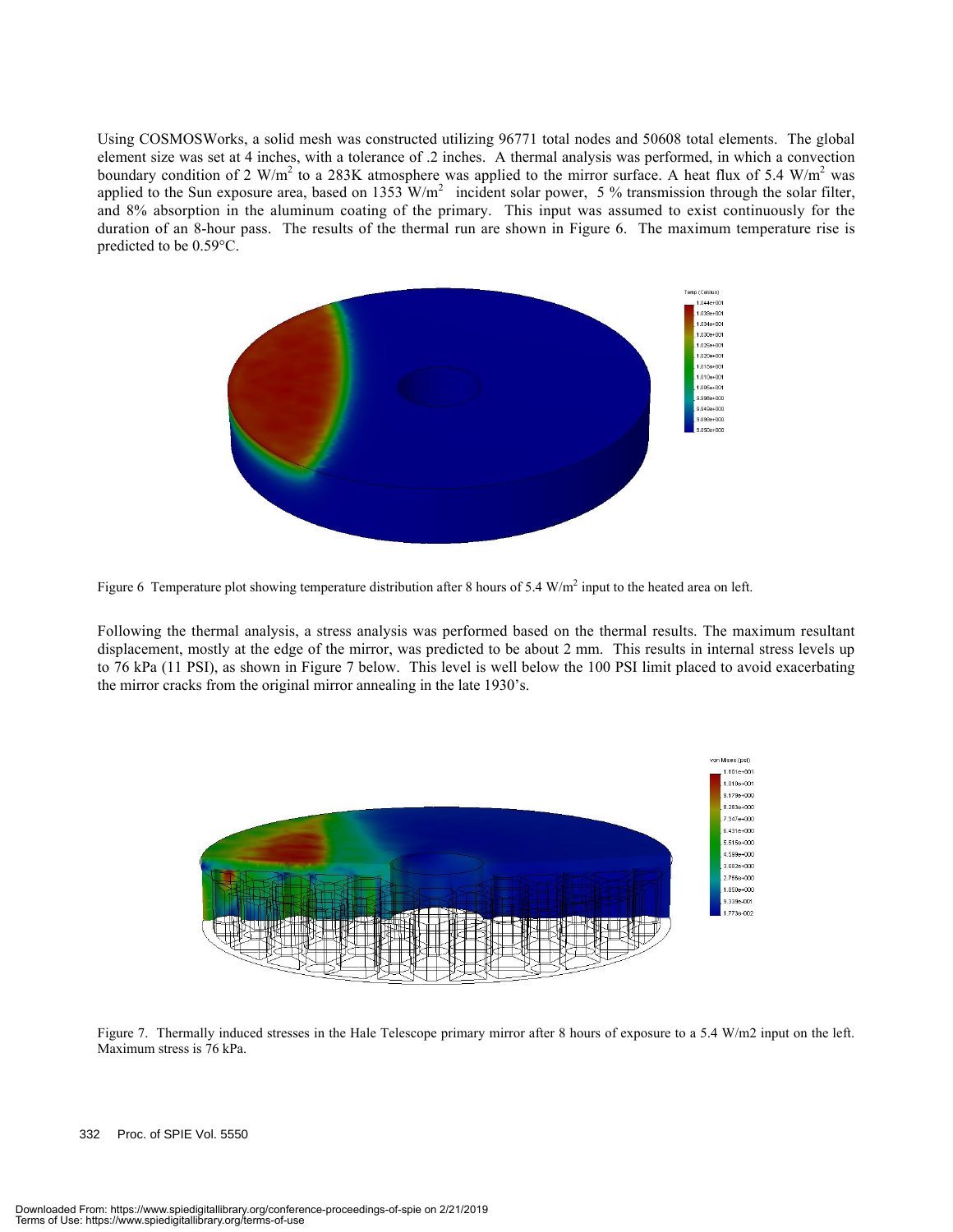#### 4.2 Thermal Tests

To investigate unanticipated thermal problems, and demonstrate the ability to expose the telescope and the dome interior to full, direct solar radiation, an experiment was performed on the mornings of April 13 and 14, in which the dome was opened and the telescope pointed directly at the Sun for a period of 15 minutes. To eliminate the possibility of catastrophic damage from primary mirror illumination, the primary mirror cover was closed during the experiment. Various locations around the dome, on the primary mirror, and on the telescope structure were outfitted with thermal sensors. The sensors were left in place and the various temperatures recorded over a period of several days prior to the exposure to establish a baseline expected excursion. Temperature sensors placed around the top ring of the telescope saw the greatest perturbations, and are shown in Figure 8. Temperature rises of up to 20 degrees Fahrenheit (11 C) were observed on the aluminum tape-covered steel prime-focus ring directly facing the Sun. Moreover, the temperature rise is continuing unabated at the end of the 15-minute exposure, indicating the potential for much higher temperatures during a long exposure period. Temperatures on the head ring recover to the nominal daytime thermal profile within approximately 3 hours of closing the dome. During this experiment, the dome was held open to full solar flux for 15 minutes. During this time, the amount of heat entering the dome was approximately equal to the amount entering the dome through the open dome-shield aperture over a 2 hour period. Assuming a 5% spectrally transmitting solar filter fills the dome-shield aperture, the amount of energy accumulated during this experiment greatly exceeds the amount of energy that would enter the dome during a single pass.



**Temperatures - P.F. Ring Area 04/12/04 -- 04/14/04**

Figure 8. Measurements of temperature at selected locations on the prime focus ring. Spikes indicate temperature rise during 15 minute exposure to direct, unfiltered sunlight.

#### 4.3 Filter Requirements

The requirements for the solar protection filter are shown in Table 1 below. These performance specifications tend to be somewhat conservative. They were derived based on the analyses listed above, and simple optical performance calculations. As the design of the receiver matures, the performance ranges are likely to shift slightly, resulting in potential cost savings.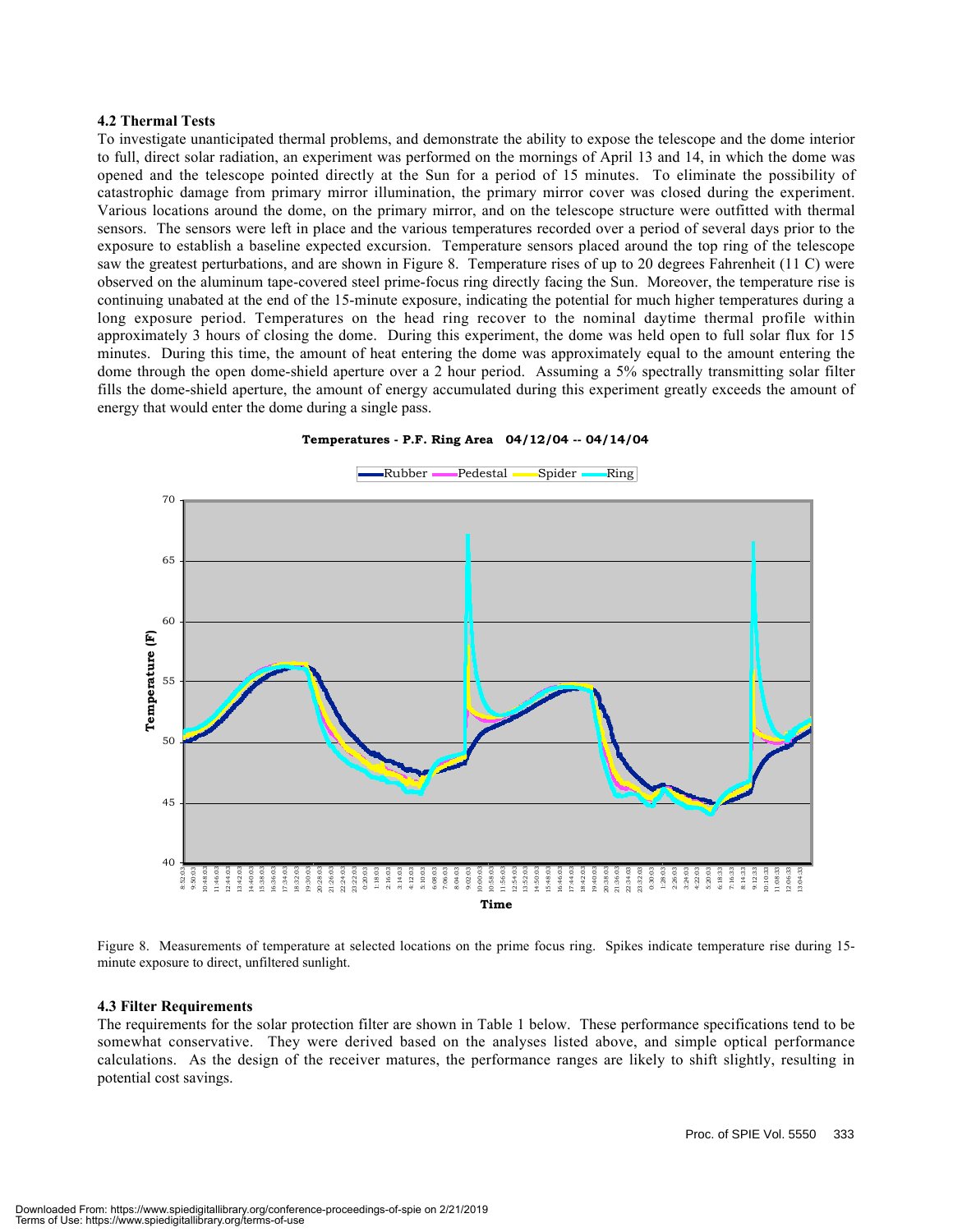| Table 1 Filter requirements for Palomar Solar Protection Filter |  |
|-----------------------------------------------------------------|--|
|-----------------------------------------------------------------|--|

| Parameter             | Specification                                                         |
|-----------------------|-----------------------------------------------------------------------|
| Shape/Size            | Equilateral hexagon with side length of at least 0.25 meters          |
| Thickness             | $0.3 - 1.0$ cm depending on size                                      |
| Transmission          | 90% external transmission from 1059.0 nm to 1061.0 nm                 |
| Incident Angle        | $0.0 + 1.0$ degree                                                    |
| <b>Blocking</b>       | 95% to 98% of the complete incident solar power spectrum              |
| Uniformity            | All specifications must be met averaged over entire filter area       |
| Polarization          | Non-polarizing to within 1% at normal incidence                       |
| Absorption            | Absorbs less than 10% of incident solar power                         |
| Flatness              | $\lambda$ /4 at 1060 nm                                               |
| Scatter               | BSDF at 3 degrees from normal $\leq 0.03$ sr <sup>-1</sup> at 1060 nm |
| Wedge                 | <1 second of arc                                                      |
| <b>Operating Temp</b> | $-10 C$ to $+80 C$                                                    |

At this stage, there is some flexibility in the design; for example, it may be advantageous to employ larger segments, which will generate less obscuration to the incoming beam from reduced framework. The number of segments required to cover the full aperture, and the frame length and fractional obscuration for various sized segments are shown in Table 2 below. In this table, the side length is the integrated length of the frame visible in the entrance pupil of the telescope which will result in the indicated obscuration.

Table 2 Hexagon parameters for filling Hale Telescope aperture

|                                   | 2 meter | 1.2 meter | $0.85$ meter | $0.55$ meter |
|-----------------------------------|---------|-----------|--------------|--------------|
| <b>Number of Segments</b>         |         | 19        |              |              |
| Side Length (m)                   | 20      | າາ        | 46           | 50           |
| <b>Fractional Obscuration (%)</b> | າາ      | .         |              | 8.1          |

#### 5.0 SUMMARY AND CONCLUSIONS

It appears feasible for the 200-inch Hale Telescope on Palomar Mountain to be converted into an optical receiver for the MLCD experiment. The main modifications that would be required are to the dome; a dome slit shield with an aperture of just over 5 meters will limit the flux of solar light onto the primary mirror at SEP angles down to about 12 degrees, and will reduce the total heat flux into the dome by almost an order of magnitude. This dome shield then becomes a very attractive location for a spectral filter for reflecting away most of the Sun's light, while efficiently admitting the communication laser wavelengths. This solar filter can reasonably be designed with multilayer coatings to reflect away 95-98% of the incident sunlight, resulting in greatly reduced amounts of energy being absorbed in the primary mirror or being brought to focus on structural elements near the prime focus cage. The combination of the dome slit shield and spectral filter should limit the energy into the dome to about 2-5 x  $10^7$  Joules/day for the worst days (near SEP minimum). Active mirror control and improved ventilation are currently being considered to alleviate any residual effects from daytime operations. Since the majority of Mars-to-Earth optical communications will occur during daylight hours, it is hoped that the overall effects on the telescope will be benign to the degree that concurrent operations between daytime communications and nighttime astronomy can be achieved.

#### ACKNOWLEDGEMENTS

The authors would like to thank Dr. Gary Peterson of Breault Research Organization for calculations indicating relative amounts of power into dome slit. The Jet Propulsion Laboratory and California Institute of Technology carried out the research described in this paper under contract with the National Aeronautics and Space Administration.